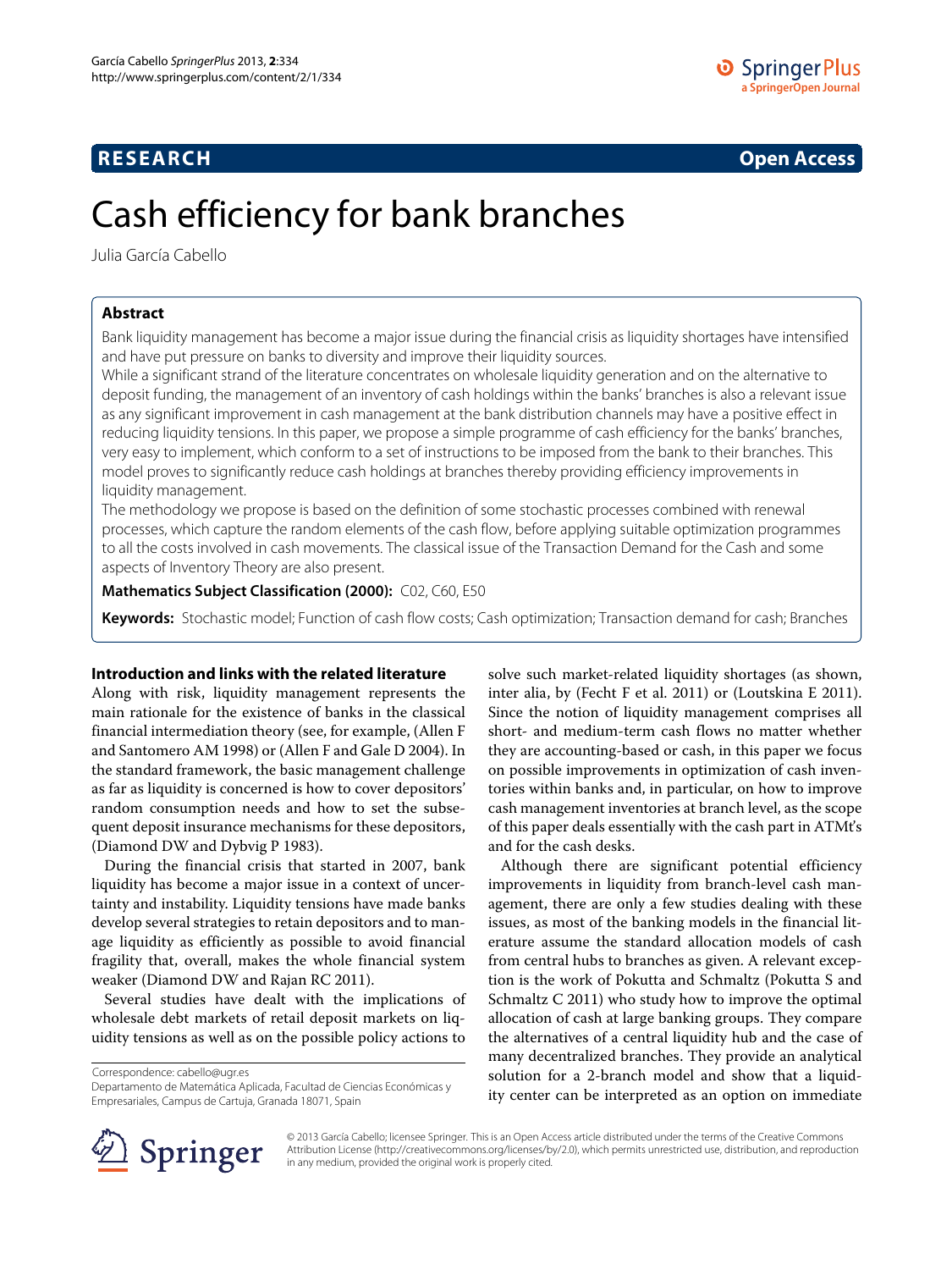liquidity where the value can be interpreted as the price of information. Importantly, Pokutta and Schmaltz derive the threshold above which it is advantageous to open a liquidity center and show that it is a function of the volatility and the characteristic of the banking network.

Other studies have also dealt with liquidity management not just at the bank level but as a general feature of firm management. In this front, some papers have made use of stochastic and inventory theory to propose some models of firms' cash management. Among these approaches, the closest to our empirical aims is Ferstl and Weissensteiner (Ferstl R and Weissensteiner A [2008\)](#page-14-7). They consider a cash management problem where a company with a given financial endowment and given future cash flows minimizes the Conditional Value at Risk of final wealth using a lower bound for the expected terminal wealth. Ferstl and Weissensteiner use a multi-stage stochastic linear program (SLP) where a company can choose between a riskless asset (cash), several default- and option-free bonds, and an equity investment, and rebalances the portfolio at every stage. They explicitly estimate a function for the market price of risk and change the underlying probability measure and simulate scenarios for equity returns with moment-matching by an extension of the interest rate scenario tree.

Our paper uses optimization theory as well as stochastic calculus to develop a model of managing an inventory of bank cash holdings that provides benefits as compared to the standard branch cash management models. Although the introduction of Automatic Teller Machines and other technological innovations has reduced cash management costs, there is still a pressing need to optimize resources, imposed by the high competition among bank institutions in the present scenario of economic and financial crisis. In this sense, this paper makes a proposal for the optimization of cash at branch level. In the banking world, several companies offer such services of optimization to banks and retails companies. These solutions are based on Information Technology (IT) which built internal cash cycles as a special form of supply chain: cash should be either made available at the right time in the right quantity or to be returned to the cash cycle. However, although the solutions offered by this kind of companies appear as effective in minimizing costs associated with cash flows, they are too expensive to be implemented in branches. The reality is that all branches (small, medium or big sized) *do not use* such kind of IT methods to optimize their cash, which probably remain reserved to the management of big cash centers of the bank companies (if so).

Thus, this paper represents a concrete programme of optimization of the bank cash for all branches. This program consists of some precise, simple formulae which could be implemented in branches at a set of instructions from the bank company. Among the major virtues of the

program that we propose are that these formulae are *very easy* to implement and *practically cost-free*.

Specifically, we propose to substitute the old procedures the branches use (and abuse), based on their historical data, by mathematical formulae. These old methods use previous data in similar circumstances (similar day, similar month, working day or saint day) as a process of trial and error for the present day, being this one the unique reference in the daily decision-making on cash flow. Moreover, this exercise of historical data implicitly carries a human error of valuation, since most of the process is based on the valuation of the person in charge of the branch, who decides, after consulting the previous information, which quantity it must demand for (if equal, higher o lower to that of the historical data). On the contrary, the mathematical tools that we have used, which combine optimization programmes with stochastic calculus as well as some aspects of Inventory Theory, conform a rigorous and powerful weapon to reduce cash inventory as well as to optimize the use of fixed assets.

This problem can be related with a classic issue: the transaction demand for the cash, which began with Baumol (Baumol WJ [1952\)](#page-14-8) and Tobin (Tobin J [1956\)](#page-14-9), and more recently with Álvarez and Lippi (Álvarez F, Lippi F [2009\)](#page-14-10). The transaction demand for the cash consists of managing an inventory of cash holdings: the decision maker holds two distinct types of assets, one asset which bears interest at a given rate, and a noninterest bearing asset where periodic receipts of deposit and expenditures are made. Transfers of funds between the two accounts are permissible but at a cost (transfer cost).

There are also other costs of different nature involved: the opportunity costs derived from the fact that funds into the noninterest bearing asset are losing money while they are not into the interest bearing portfolio. Apart from the opportunity costs associated with cash inventories, there are many others: personnel costs, investments costs, material and clearing costs, insurance and logistic costs for transport and handling, (Miller M and Orr D [1966\)](#page-14-11).

The structure of this paper is as follows: section ["The](#page-2-0) [mathematical model"](#page-2-0) is devoted to describing in mathematical terms the functioning of the cash flow of any branch, by separating the different types of deposits and expenditures and modeling them. In this section, we also choose the variables and we design a proper objective function which captures all the costs involved in the cash movements. In section ["The random deposits and expen](#page-5-0)[ditures"](#page-5-0), we catch the random elements of the model, such as number of branch users or number and quantities of cash movements (deposits and withdrawals), by defining suitable Poisson (compound) processes. In addition, we extract some useful properties to be used in later sections.

Section ["Instructions from the bankt's company to its](#page-7-0) [branches"](#page-7-0) contains the precise instructions that the bank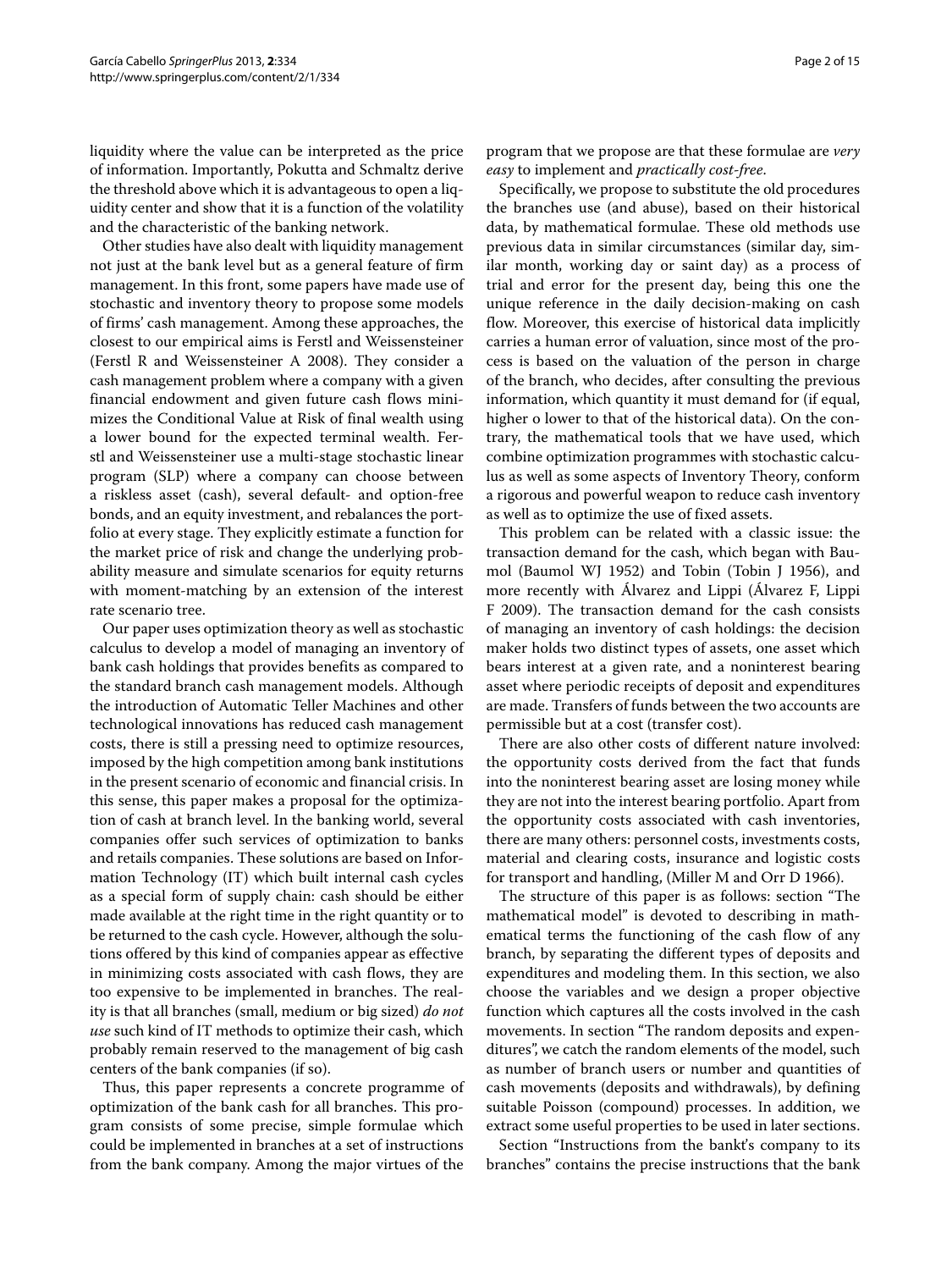company must impose to its branches in order to optimize its liquid capital resources. These instructions are given in the shape of mathematical formulae to calculate the required amounts of cash and they substitute the old methods based on historical data. In addition, in this section we also examine the standard deviation as the measure of the committed mistake in the approximation process, to make a first approach on deciding for which kind of branches work more effectively the proposals made in this paper.

In section ["The underlying optimization problem"](#page-8-0), we deeply analyze and resolve the key optimization problem of this paper as we determine the required amounts of cash of any branch, taking into account the particular features (needs) of any of them.

Section ["Comparative statics"](#page-10-0) is devoted to comparative statics examples on some parameters of the model, to help understand under which conditions these efficiency gains will be larger or smaller. Finally, in section ["Conclusions"](#page-13-0), the set of all found conclusions in section ["Comparative](#page-10-1) [statics"](#page-10-1) is summarized and interpreted into economical terms, depending on the values of the different estimators (parameters) that we previously defined.

## <span id="page-2-1"></span>**The mathematical model**

<span id="page-2-0"></span>Our intention is to construct a mathematical model that comprises the whole economic setting of cash moves (in the scenario of the bank branches).

Different approaches to the problem can be made in order to optimize the bank cash handling: in the first place, a global approach, modeling the situation of a bankt's company viewed a *solid* piece of the puzzle. In this case, we have to consider the set of international rules as constrains to the optimization program. This course of action is very complicated because the cash movements are not on the surface. In fact, the cash funds are strongly tied up as they are invested in many other bank products.

As for the present paper, we have chosen to consider any bankt's company as a institution *composed by several pieces* in contrast with the unique and solid piece of the global point of view. The pieces which conform a bankt's company are its *branches*: hence, we will carry out the optimization process across all the branches.

Then, let us start with a few words on the functioning of the branches. In their labor of attention to the users, any branch must have a quantity of ready money, which comes in part from the cash central, as well as from the deposits made by the individual users or companies.

Periodically, the branch adjusts its cash to its necessities -deposits and expenses- avoiding generating a quantity of dormant money. After this adjustment, both of the following possibilities may take place: the branch has generated a surplus of cash or, on the contrary, the branch needs an injection of money.

In both cases, the branch needs help from its cash central (the closest one): in the first case, the branch requires that an armoured van evacuates the surplus of money. In the second one, that of the branch needing more cash, the cash central should move money to the branch, by means of an armoured van as well. In any case, these cash movements from the cash central to the branches take place after a *concrete demand of money from branches to the cash central*. Later on, we specify how it works in the real world.

As for the demand of money from branches to the central office, this often occurs with a *forecast of funds according to a concrete demand*. This is the case, for instance, of users who want to cancel a deposit and to recover their money. Hence, *the branch can anticipate this expenditure*, in time and in quantity. This argument of anticipation of the bank in some cases is based on the real normative of some bank companies, who require that clients announce the physical withdrawal one day before such that the bank has twelve hours to demand the funds from its headquarter.

The above example suggests that there are two types of expenditures: those which can be anticipated and those of a strictly random nature. The same classification can be established in the case of deposits. Thus, we refer to both the above types as *expected and unexpected expenditures and deposits*.

Turning again into the movement of money from the cash central, this event implicitly carries a cost that we analyze deeply in later sections. Mainly, it consists of a *logistic cost for transport and handling*, due to the costs generated by renting a security company (which includes costs for security personnel and costs for transport in armoured vans). There is involved as well an *opportunity cost*, derived from the fact that funds into the non interest bearing asset are loosing money while they are not in the interest bearing portfolio. One of the targets of this paper is, then, to minimize the different costs implicated in the currency management while keeping the customer satisfaction as high as usual.

## **Dynamics of the funds of a branch**

In order to build a realistic (mathematical) model, let us recall the movements of the cash flow of the branches.

For simplicity, we will assume that the bank capital can be separated into two products: cash funds and the rest of bank goods, even those with high capacity of turning out to be in ready money without loss of their value. This hypothesis can seem naive, but it allows us to be focused only in the liquid assets of the bank company.

As we mentioned before, each branch of any bank company has to assume several periodic expenses, some of them are predictable while many others are not. This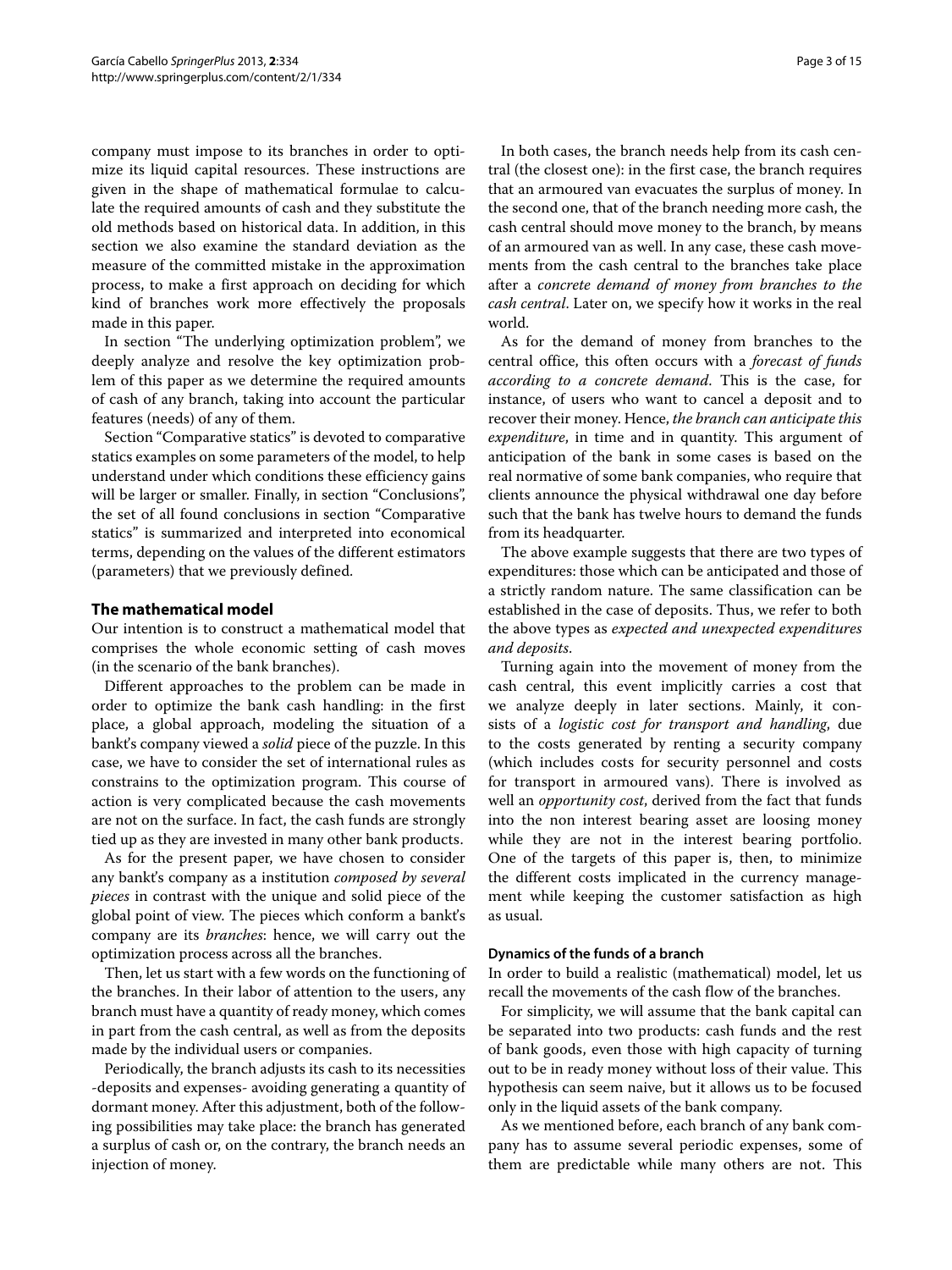implies that an entry of money must exist, available when necessary, from the closest cash central. This channel of entry of money is complemented with the daily deposits that the individual users or companies make.

The cash central sends cash to the branch *after* a concrete request from the branch. This request is done after adjusting both the programmed expenses and those which are of random nature, with the own expected deposits and the cash available in the branch at this moment. All this process is done with the target of not generating a surplus of money.

In the real world, the criterion with which such a request is done is purely based on the *historical data* of the branch. This expresses that the branch compares such a day as today with a similar day of the past. The concept of "similar day" means a day of chosen similar characteristics: working day versus saint day, day at the beginning of the week versus day at the weekend, etc. The branch, having identified such a similar day, examines the success or failure of the quantity required for such a day of the past and does its request after valuating if doing so in an equal, higher or lower quantity.

As it is the banks company who makes this optimization process, it establishes some mechanism of control on the branches to restrict these movements of entries and exits of money.

- 1. A first mechanism of control to optimize its resources is set by the bankt's company by fixing a certain number of periodic stops: branches call stop to each of the armoured van stops next to the branch. Each branch has a certain number of stops available which might or might not be required. Let us recall that stops occur after a request of the branch, and due to both possibilities: caused by the existence of a surplus of cash or, on the contrary, caused by the absence of cash to cover all the branches necessities.
- 2. The branch will know that there is not enough cash when they will not be able to cover all the programmed (or unexpected) expenses. However, the existence of a surplus of ready money can be established only with <sup>a</sup> comparative to <sup>a</sup> reference, which allows us to introduce the second mechanism of control on behalf of the bankt's company. Such reference to set how much money exceeds in this branch consists of an upper bound  $C_z$  (maximum of cash), which is fixed by the bankt's company for each branch, attending some parameters, particularly, the volume of the branch turnover which, as we will see later, can be identified with the size of the branch. In comparison with  $C_z$ , if the branch liquid funds exceeds this margin or not, the branch will know if it must require or not one stop to evacuate the surplus.

Although we will return to this point later, let us observe now that in addition, and depending on the internal normative of each bank company, the bank can decide (or not) to add a bit more over  $C_z$  for precautionary motives (i.e., for prevention) in order to fulfill the clients demand up to a certain confidence level. Since such precautionary "bit more" will be fixed for each bank company in attendance of their internal rules of functioning, we calculate along this paper the optimum  $C_z$  for minimizing the bank costs assuming that this precautionay "bit more" is external to  $C_z$  and hence, it is not included in *Cz*. Then, once we have finished our task of determining the optimal amount *Cz* for minimizing bank costs for *any* bank company, each bank could (or not) add more o less precautionary amount, following its internal normative.

## **Development of the model: election of variables and function of costs**

The main purpose of this paper is to optimize the bank cash, as we said before, across the optimization of the funds of any of its branches. The final objective of this optimization process is, thinking as if we were the bankt's company, to provide to the branches with some precise instructions under the shape of formulae, which will be deduced in later sections. These instructions will constitute a set of simple formulae, with no cost in their implementation in practice. These features conform the more valuable advantages of our approach compared with other techniques for different bank branches. In short, the method that we propose is

- easy to implement, what means among other things that there is no need of additional formation for the branch staff to manage this, which would represent an extra cost and
- almost cost-free, since it can be implemented simply as a set of new instructions from the bank to their branches.

Let us start by choosing the variables of our model: the first one is the *total amount of money that the branch demands from its cash central*,  $C_0$ . The requirements for *C*<sup>0</sup> are that it should

- be enough to cover both expected and unexpected expenditures of the branch and
- minimize the costs function of the bankt's company.

A formula to calculate an accurate  $C_0$  for each monetary circumstances of each branch, will be deduced later on. Let us note that a negative  $C_0$  should mean that there is a surplus of cash in the branch.

From the bankt's company point of view, the second variable to be considered is the upper bound (the maximum) of cash resources that the bankt's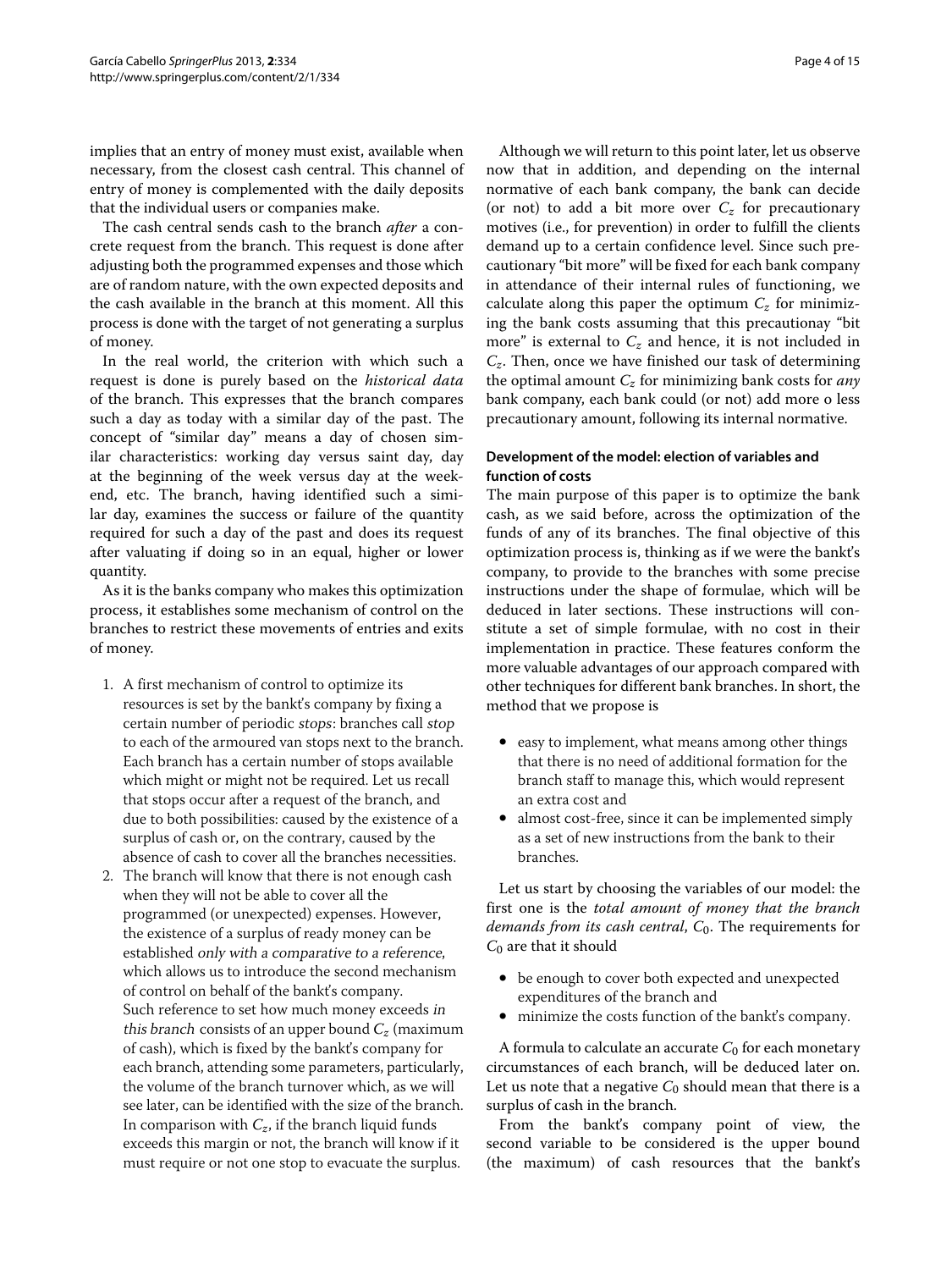company fixes for each branch as a reference to determine if a surplus of cash exists in there. Let  $C_z$  be the maximum point of the cash level which the bankt's company will allow in its branches. This variable depends on some other endogenous variables, such as the geographic location or size of the branch. However, for simplicity, we reject these features of  $C<sub>z</sub>$  to center our attention on the main requisite on  $C_z$  of minimizing costs to the bankt's company.

Thus, we assume that the cash balance in the bank branch is allowed to fluctuate until it reaches the upper bound,  $C_z$ . Once the branch exceeds the quantity  $C_z$ , it must demand from the cash central one stop to evacuate the surplus of money.

After having selected the variables, let us continue with the banks objective function. For this, we follow the standard practice in inventory theory by assuming that the bank seeks to minimize the long-run average cost of managing the cash balance under some *policy of simple form*. On this basic function, we will add later some modifications, specific to our particular case.

On the two variables,  $C_0$  and  $C_z$ , we will make use of the following bankt's objective function  $\varepsilon$ ( $C_0$ , $C_z$ ) as starting point to construct the final function of costs.  $\varepsilon$ ( $C_0$ ,  $C_z$ ) is defined as

$$
\varepsilon(C_0, C_z) := \gamma \frac{A}{(C_0 - C_z)C_z} + \nu \frac{C_0 + C_z}{3},
$$

(See (Baumol WJ [1952;](#page-14-8) Miller M and Orr D [1966;](#page-14-11) Tobin J [1956\)](#page-14-9) and (Álvarez F, Lippi F [2009\)](#page-14-10) for references on *transactions demand for cash*). In a parallel form to the classical situations in transactions demand for cash, we have in our particular context of bank branches two-asset setting, one asset being the brancht's cash balance, and the other, a separated portfolio of liquid assets, represented by the cash central.

We derive the above function in a similar way to (MillerMand Orr D [1966\)](#page-14-11). Also, the main assumption of the model will be established here: in contrast with the (deterministic) Baumol model, now the net cash flow is completely stochastic. Mainly, the branch cash balance will be allowed to fluctuate freely until it reaches either the lower bound, zero, or the upper bound, *Cz*, at which time a transfer of founds will be undertaken to restore the balance to a security level according to the normative. By the moment, we consider two separated addends, one for the costs derived from the cash flow and the other for the *opportunity costs* associated with cash inventories, that is, the costs that the bankt's company suffers for not having the cash in other products that yield higher benefits.

As for the first addend, this can be written as the product of the cost per transfer (say  $\gamma$ ) and the total expected number of transfers per period of time considered. While in the classical issue of *transactions demand for cash*, the costs due to cash flow are simply *transfer costs* (from one current account to another), in our particular context, these costs include personnel costs, investments costs, material and clearing costs, insurance and logistic costs for transport and handling.

Hence, this first addend of the function is

$$
\frac{\gamma \frac{A}{(C_0-C_z)C_z}}{\text{costs due to cash flow}},
$$

where *A* denotes the variance of daily changes in the cash balance. Specifically, considering that the random behavior of the cash balance can be characterized as a sequence of independent Bernoulli trials, if *μ* denotes the amount of euros that the branch cash balance increases or decreases in some small fraction of a working day  $\frac{1}{t}$ , thus  $A = \mu^2 t$ .

As for the the costs per stop,  $\gamma$ , we simply distributes the total costs per contracting a security company (which are constant and in consequence, independent of the amount transferred) by the mean of total stops for this branch. Let us point out that in reality, branches (bank companies) pay a *constant* amount per month for all services to the security company, independently of the number of stops they have to make.

As for the second addend, this will be the product of the daily rate of interest earned on portfolio (e.g., other banks products which yield higher benefits), say *ν*, and the average daily cash balance. This steady-state distribution of cash holdings is of a discrete triangular form with base  $C_z$  and mode  $C_0$ . Hence the mean of such a distribution is  $\frac{C_0 + C_z}{3}$ .

Then, summarizing all the above information, the objective function till now is

$$
\varepsilon(C_0, C_z) = \underbrace{\gamma \frac{A}{(C_0 - C_z)C_z}}_{\text{stop costs}} + \underbrace{\nu \frac{C_0 + C_z}{3}}_{\text{opportunity costs}},
$$

where  $\gamma$  represents the costs per stop,  $\frac{A}{\sqrt{A}}$  $\frac{1}{(C_0 - C_z)C_z}$  is the total number of stops in the period of time, while *ν* is the daily rate of interest earned on the portfolio, and  $\frac{C_0 + C_z}{3}$ represents the average daily cash balance on bank branch.

However, we must also consider other costs involved with a large quantity of *stored* money inside its branches: the payment on the bankt's company to a theft insurance policy. This cost will be directly proportional to the maximum amount of money allowed by the bankt's company for this branch in particular.

Hence, the completed objective function is

$$
\varepsilon(C_0, C_z) = \underbrace{\gamma \frac{A}{(C_0 - C_z)C_z}}_{\text{stop costs}} + \underbrace{\nu \frac{C_0 + C_z}{3}}_{\text{opportunity costs}} + \underbrace{BC_z}_{\text{insurance costs}}.
$$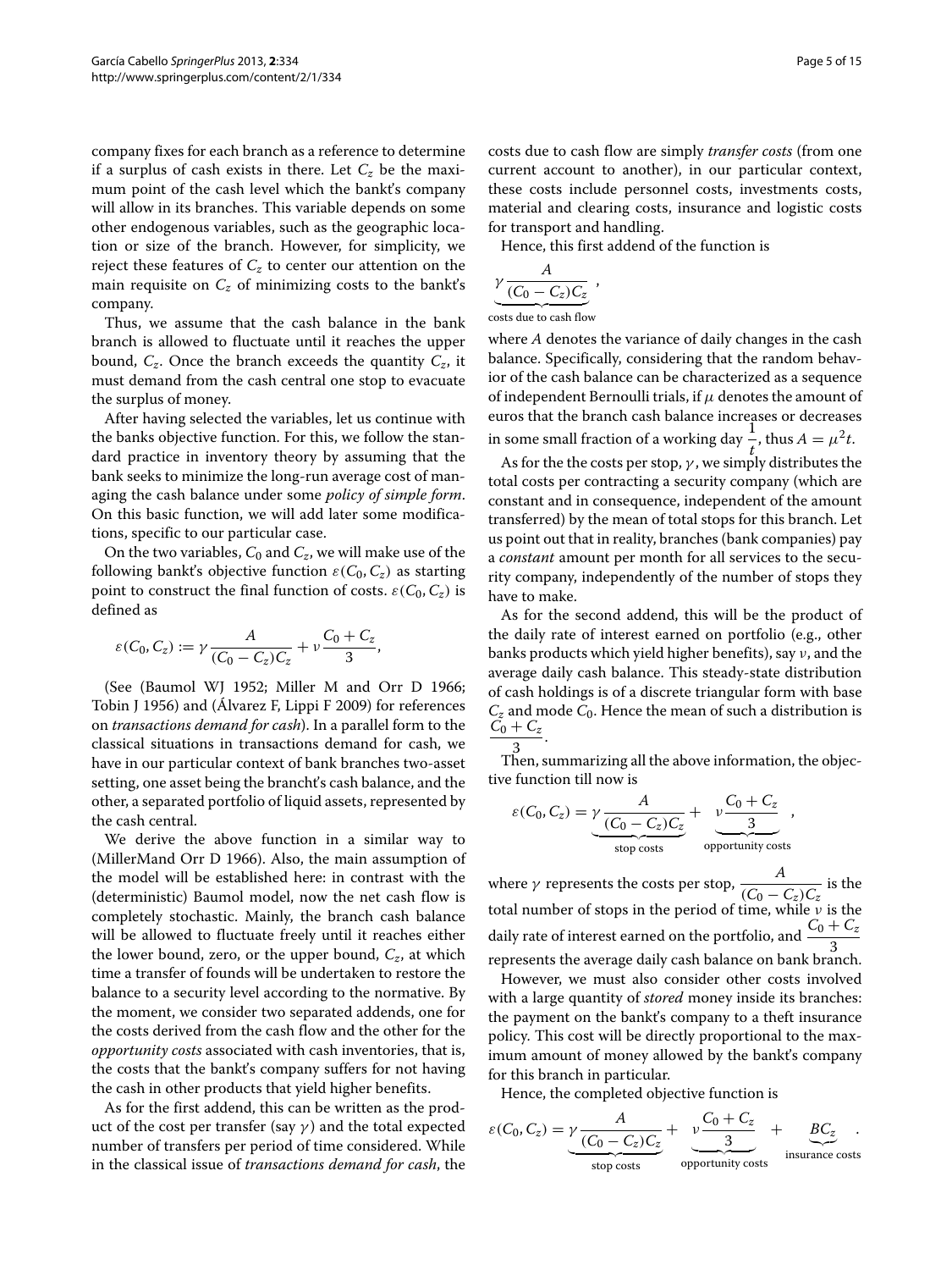Note that in the objective function (in the first addend) there is a parameter directly related to the branch users behavior. This is  $\mu$ , with  $A = \mu^2 t$ , which acts as an index of how active the branch users are: the more times they make withdrawals or deposits -and the higher are the quantities they move- the bigger is  $\mu$  and the bigger are the fluctuations of the cash balance. Hence, from now on, we consider  $\mu$  as the **indicator of the fluctuations of the branch cash flow.** Let us remark that  $\mu \in [0, +\infty)$  if it is considered as a symmetric function:



In practice,  $\mu$  is strongly directly related with the *geographic location* of the branch, more than to its size: nearer the branch is situated to an industrial, commercial or financial center, higher will be the fluctuations of the branch cash flow, so higher will be *μ*.

Later on, in section ["Comparative statics"](#page-10-0), we will define a second parameter which we will use to calibrate the strength of our model. This will be the proper branch size: both parameters will allow us to measure the changes of the optimal policy for branch costs, depending on the different values on these estimators.

#### **The random deposits and expenditures**

<span id="page-5-0"></span>As mentioned before, the quantity  $C_0$  of money that the branch demands to its cash central must fulfill some requirements, which can be condensed in only one: *C*<sup>0</sup> must cover the expenses of the branch during the considered period of time.

Following section ["The mathematical model"](#page-2-1), the branch expenses can be classified into *expected and unexpected* expenditures. While the first ones are easily modeled like a constant (which could be left aside of the model, as we will argue in short), the second ones are much more difficult to be designed, due to their random nature. This section is, thus, devoted to capturing the randomness of our problem by means of some stochastic processes.

Through the analysis of our problem, some stochastic elements have been kept hidden: first of all, the number of bank branch users during the considered period of time. These consumers make deposits and withdrawals through the available ATM of the branch as well as from the cash desks. A second stochastic element involved is the quantities of money that these branch users take into and out. Note that the bank branch deals with both stochastic elements using its historical data.

Let *N* be the number of costumers which make use of the bank branch during the considered period of time. Let us recall that often, the arrival process of customers can be described by a *Poisson process*. Mathematically the process is described by the so called *counting process N(t)* or *Nt*. The counter tells the number of arrivals that have occurred in the interval *(*0, *t)*, that is,

 $N_t$  = number of bank branch users in the interval *(0, t)*.

From this definition and considering the period of time as the unit of time, note that  $N = N_1$ .

For that reason, if  $N_t$  is a (Poisson) counter process of parameter, say, *λ*, some of its properties are the following:

- the number of arrivals to the bank branch in an interval of length t has a Poisson distribution with parameter  $\lambda \cdot t$ ; that is,  $P[N_t = n] = \frac{e^{-\lambda t} (\lambda t)^n}{n!}$ *n*! measures the probability of <sup>n</sup> bank branch customers in the time <sup>t</sup>.
- The mean and variance of  $N_t$  are

$$
E[N_t] = \lambda \cdot t \quad \text{and} \quad var[N_t] = \lambda \cdot t.
$$

Particularly, since  $\lambda = E[N]$ , follows that the rate of the Poisson process  $N$ ,  $\lambda$ , is the average of branch consumers in the considered period of time.

In order to properly structure the later withdrawals and deposits movements, note now that not all the users who come to a branch do so in order to make withdrawals or deposits. For this reason, the counting process  $N_t$  can be separated into many counting processes, which we summarize for simplicity like

$$
N_t = N_t^w + N_t^d + O_t,
$$

where  $N_t^w$  represents the number of withdrawals in the interval  $(0, t)$ ,  $N_t^d$  represents the number of deposits made in the interval  $(0, t)$  and the term  $O_t$  gathers the rest of operations and requests (apart from withdrawals and deposits) made by the branch users.

Apart from the number of branch consumers per period of time, another random element of our problem is the amount of each withdrawal made by each consumer. Let *Wi* the withdrawal that the *i*-th user makes. We capture all these quantities  $W_i$  by means of a compound Poisson process.

A compound Poisson process is a (random) stochastic process with jumps. The jumps arrive randomly according to a Poisson process and the size of the jumps is also random, with a specified probability distribution. In our context we define *the withdrawal process*, parameterized by certain rate *λ*, as the compound Poisson process given by

$$
X_t := \sum_{i=1}^{N_t^w} W_i,
$$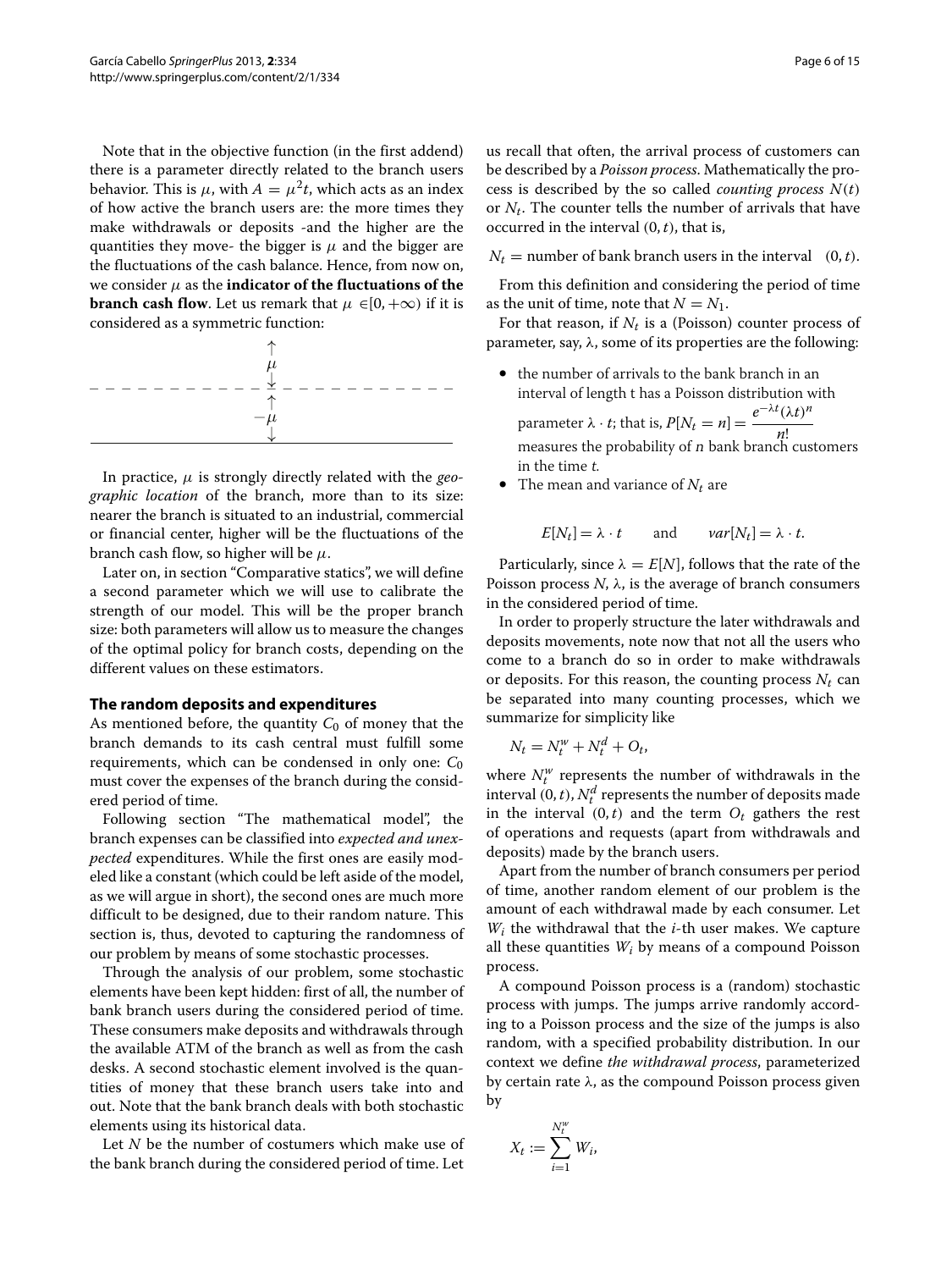viewed as independent and identically distributed (i.i.d.) random variables. Then,  $X_t$  is the total amount that has been taken off by the  $N_t^w$  bank branch users until the moment *t* of the considered period of time. Note that, particularly,

$$
X_1 = \sum_{i=1}^{N^w} W_i
$$

is the total amount of money that is taken from the bank accounts -either through the ATMs or through the cash desks- for  $t = 1$ .

At this point, remember that the mean of a compound Poisson process can be calculated via the mean of one of the i.i.d. variables, as

$$
E[X_t] = \lambda^w \cdot t \cdot E[W_i],
$$

where  $\lambda^w$  is the rate of the Poisson process  $N_t^w$ .

Consequently, for  $t = 1$ , we have

$$
E[X_1] = \lambda^w \cdot E[W_i] =
$$
  
Average number of  
withdrawals per  
considered period of time per considered period of time

Once we have modeled the withdrawal process, we can operate in a similar manner for the deposit process. That is, the *deposit process* parameterized by certain rate *λd*, as the compound Poisson process given by

$$
Y_t := \sum_{i=1}^{N_t^d} D_i
$$

where  $D_i$  denotes the deposit that has been made by the *i*th-customer, viewed as independent and identically distributed (i.i.d.) random variables. Then,

$$
Y_1 = \sum_{i=1}^{N^d} D_i
$$

In a parallel form to the withdrawal process, the mean of this compound Poisson process can be expressed

$$
E[Y_t] = \lambda^d \cdot t \cdot E[D_i],
$$

where  $\lambda^d$  is the rate of the second Poisson process  $N_t^d$ . For  $t = 1$ , we also have that

$$
E[Y_1] = \lambda^d \cdot E[D_i] =
$$
  
Average number of  
= deposits per  
considered period of time per considered period of time

We will complete this section by calculating the number of withdrawals and deposits in terms of expected values of expected times between two arrivals as well. This will be done using some classical results cited in (Álvarez F, Lippi F [2009\)](#page-14-10).

For this, let us remember first some previous definitions and constructions.

In a counting process, often  $T_n$  represents the time between consecutive arrivals: specifically,  $T_n$  denotes the time between the  $(n - 1) - th$  arrivals and the *n*-th one. These variables are i.i.d., and they allow the constructions of a new variables,

$$
\tau_n:=T_1+T_2+\ldots+T_n,
$$

which represent the time until the *n*-th arrival.

By defining  $N(t) = N_t := max \{ n / \tau_n \le t \}$ , this counts the number of arrivals which occurs in the interval  $(0, t)$ , in the same manner that, in our particular context,  $N_t$ counts the number of bank branch users in the interval *(*0, *t)*, as we mentioned before.

Hence, the *renewal function* is defined by

 $m(t) := E[N_t].$ 

If we denote by  $\mu$  the expected time between arrivals, the fundamental theorem of Renewal Theory states that

$$
lim_{t\to\infty}\frac{m(t)}{t}=\frac{1}{\mu}.
$$

This means that the expected number of arrivals is equal to the reciprocal of time between arrivals. As a logical consequence of this result, minor all is the number of users who extract money, major will be the time that passes between the two arrivals.

This result can be applied when the arrivals are withdrawals and deposits, respectively. For this, let us define new random variables which will measure the times between withdrawals or deposits.

Let

$$
\tau_n^w := T_1^w + T_2^w + \ldots + T_n^w,
$$

be the time until the *n*-th arrival of an user who makes an withdrawal.

By defining  $N^w(t) = N_t^w := max \{ n / \tau_n^w \le t \}$ , this counts the number of withdrawals which occur in the interval *(*0, *t)*. In the same line, the *renewal function* for withdrawals is defined by

$$
m^w(t) := E[N_t^w].
$$

As direct application of the fundamental theorem of Renewal Theory, the expected number of withdrawals is equal to the reciprocal of time between withdrawals.

On a parallel form, this process can be defined for deposits: let

$$
\tau_n^d := T_1^d + T_2^d + \ldots + T_n^d,
$$

represent the time until the *n*-th deposit has been made.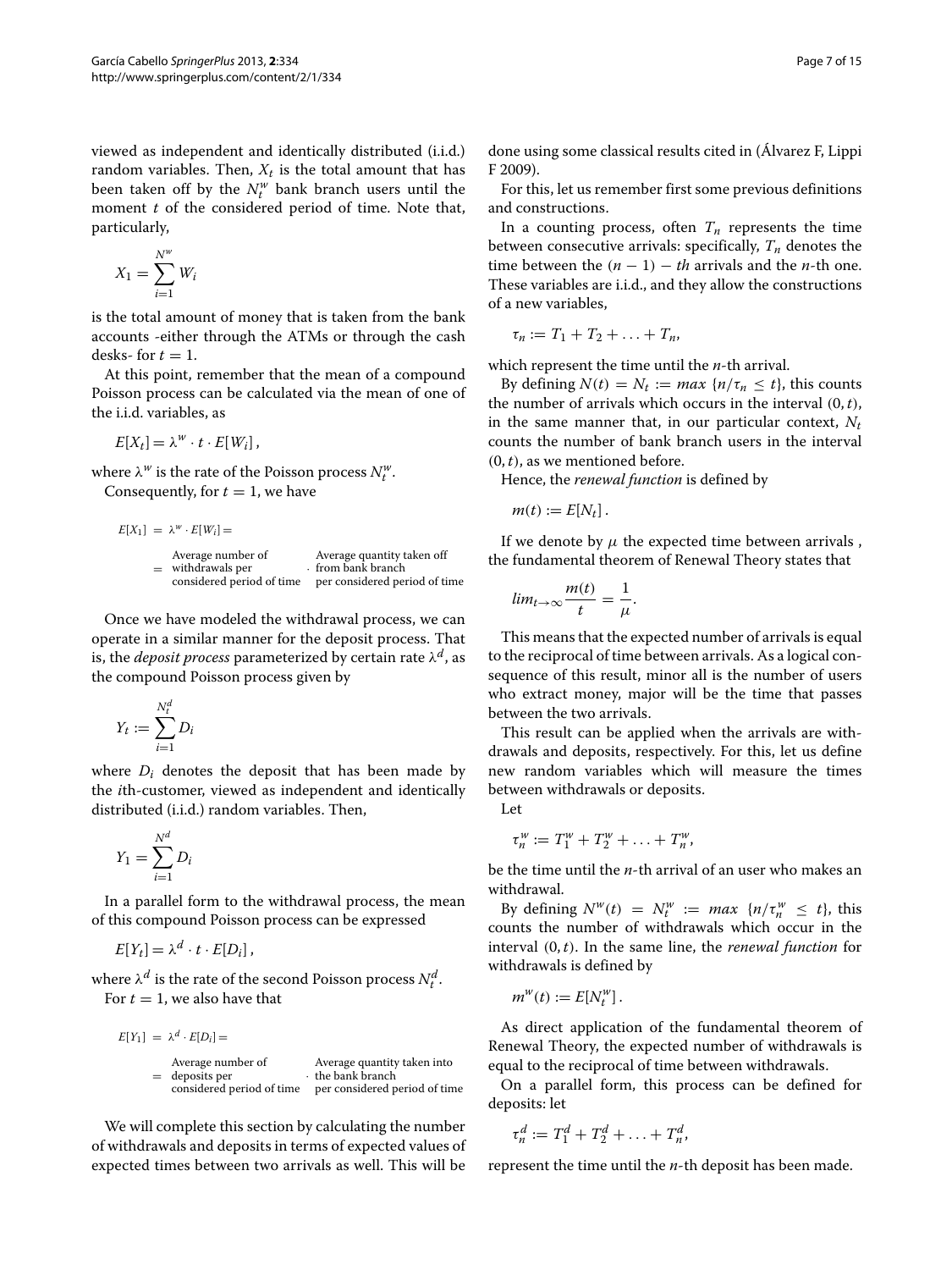By stating  $N^d(t) = N^d_t := max \{ n / \tau^d_n \leq t \}$ , this counts the number of deposits made in the interval *(*0, *t)*. Therefore, the *renewal function* for deposits is defined by

$$
m^d(t) := E[N_t^d],
$$

which expresses, by means of the fundamental theorem of Renewal Theory, that the expected number of deposits is equal to the reciprocal of time between deposits.

In both cases, the number of withdrawals and deposits -the first term in the equality set by the fundamental theorem of Renewal Theory- is given by  $N^w$  and  $N<sup>d</sup>$  respectively, considering the period of time as the unit.

As for the second term in the fundamental theorem of Renewal Theory, the reciprocal of time between two withdrawals or deposits,  $\frac{1}{\mu^w}$  and  $\frac{1}{\mu^d}$ , let us examine it immediately afterwards.

We start with  $\mu^w$ , the time between two withdrawals. The Poisson (counting) process  $N_t^w$  with intensity  $\lambda_t^w$ (particularly  $N^w$  with intensity  $\lambda^w$ ) is also an renewal process where the time between two withdrawals,  $\{T_n^w\}$ , is distributed as an exponential with parameter *λw*. So simple algebra shows

$$
\mu^w=1-e^{-\lambda^w}.
$$

The same idea works for deposits. Thus, *μ<sup>d</sup>* denotes the time between two deposits,

$$
\mu^d = 1 - e^{-\lambda^d}.
$$

Therefore, the number of withdrawals and deposits per unit of time is given by the following formulae:

The number of withdrawals  $N^w = \frac{1}{1 - e^{-\lambda^w}}$ 

as well as

The number of deposits  
per unit of time 
$$
N^d = \frac{1}{1 - e^{-\lambda^d}}
$$

## **Instructions from the bankt's company to its branches**

<span id="page-7-0"></span>As we mentioned before, the central aim of this paper is to optimize the bank cash inventories across its branches. For this, our proposal is that the bankt's company must *impose some restrictions* to its branches cash movements. These restrictions are imposed in the shape of some formulae which help the branches to calculate their needs of cash, before they make a cash requirement to the cash central. These formulae accurately adjust the demand for money to the real needs of the branches, avoiding a surplus of money and, hence, minimizing the opportunity costs.

This section is devoted to rewriting these restrictions, designed as formulae, which the bankt's company imposes to its branches as the *new* mechanism to calculate the required cash. In fact, these formulae would substitute the old mechanism the branches use until now, based only on their historical data. Actually, since all work has been done in the previous sections, we are now ready to extract conclusions.

The branches cash needs,  $C_0$ , are quite simple to define in view of the deposits and withdrawals of money: they are equal to the total amount of expenditures minus the total amount of deposits (expected and unexpected). Let us associate the expected quantities of money as well as the unexpected ones in separated addends, since both addends exhibit opposite qualities. Thus,

# $C_0$  = unexpected expenses - unexpected deposits + expected (expenses and deposits)

$$
= X_1 - Y_1 + K,
$$

assuming that both expected expenses and expected deposits are constant since they could be anticipated because they do not exhibit any random features. Let *K* be this constant which brings together both expected expenses and deposits.

As the expected moves of cash, represented by the constant *K*, do not exhibit unpredictable behaviors, it is logical to assume that they could be left aside of the model. That means that, from now on, we will be focused *only on unexpected* moves of cash (withdrawals and deposits) with the concrete intention of finding a formula which, as easy as possible, approximate them. Once we have concluded our task, the expected moves of cash *K* will be simply added to our formulae.

Another reason for leaving aside of the model the quantity *K* derived from expected movements of money, is that this may be considered as part of the *security cash level* (like settlement accounts) that each bank holds in order to fulfill the clients demand up to a certain confidence level for precautionary motives. As we mentioned in previous sections, the total amount of cash which the bank holds for security reasons (*K* is part of this) depends mainly on the internal normative (or rules of functioning) of each bank.

Let us return then to the task of estimating the unexpected cash moves of the branch, *X*<sup>1</sup> and *Y*1. If we approximate each random variable  $X_1$  and  $Y_1$  by its mean, we have that

$$
C_0 = E[X_1] - E[Y_1] + K.
$$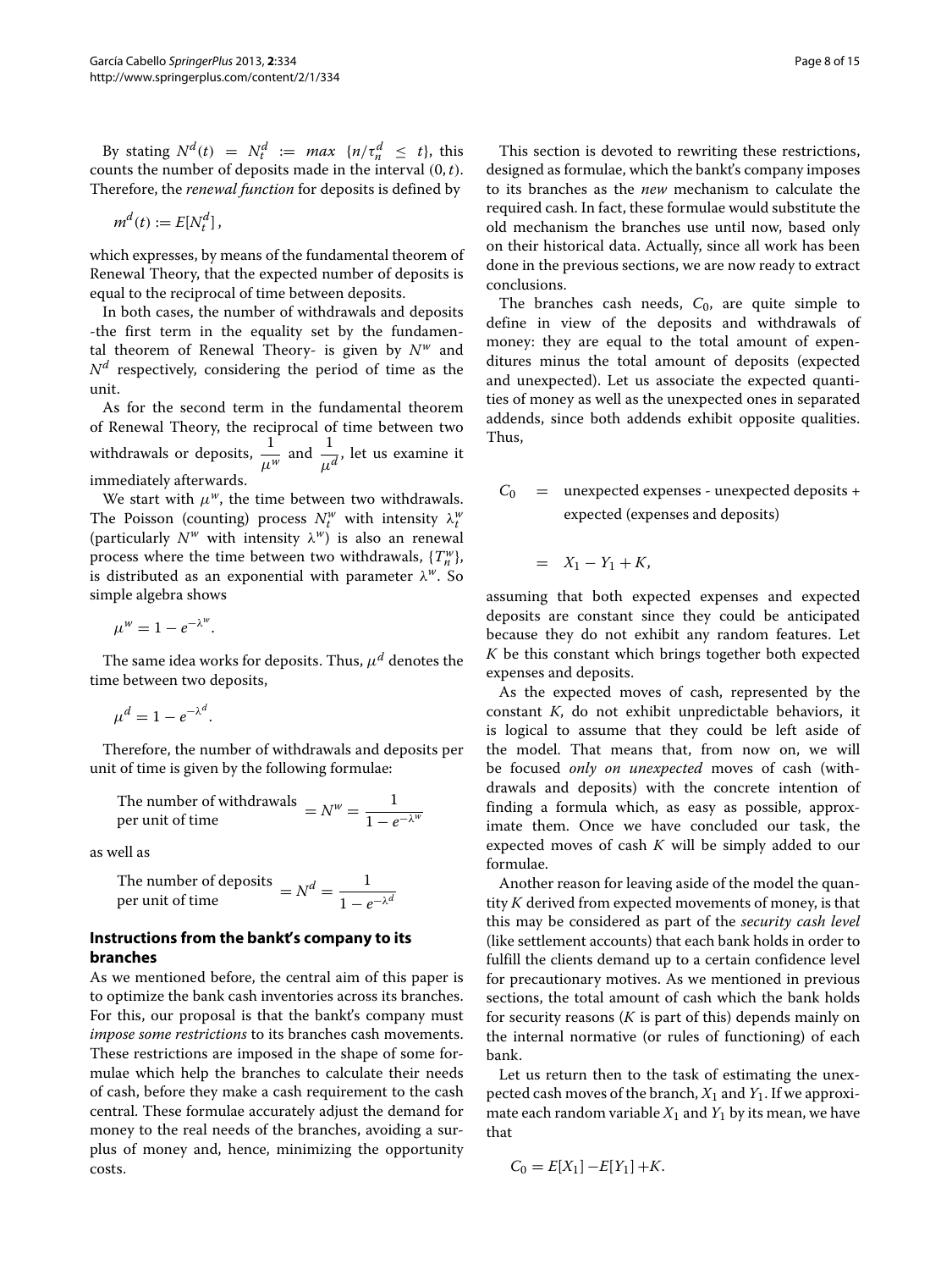Then, using the specifications made for  $E[X_1]$  and  $E[Y_1]$ in the former section, the above formula turns out to be

| Average quantity taken off    |
|-------------------------------|
|                               |
| per considered period of time |
| Average quantity taken into   |
|                               |
| per considered period of time |
|                               |
|                               |

Thus, this formula is the new mechanism of control that the bankt's company must impose in its branches in substitution of their old methods, based on historical data. The introduction of this formula must be imposed as part of the program of minimizing costs for internal cash flow. In the light of this, we emphasize that this formula is very simple itself as well as very simple to manage with.

Let us make now an slight approach to the adequacy of the model for different branch sizes, by evaluating the error committed in the approximation used before on the random variables  $X_1$  and  $Y_1$ .

The previous formula is constructed by means of the stochastic variables,  $X_t$  and  $Y_t$  (the so called withdrawal process and the deposit process, respectively) which captures both random processes of withdrawing and incoming money, for a random number of users, *N(t)*. Moreover, in order to transform into determinist a random problem as far as possible, we have used the approximation of the stochastic variables  $X_t$  and  $Y_t$  by their means:

$$
X_1 \cong E[X_1],
$$
 and  $Y_1 \cong E[Y_1].$ 

As any approximation, this carries a little error of calculus. We are now going to examine the committed mistake of approximation as well as to interpret this for different branch sizes.

For any random variable, the mentioned miscalculation is given by its *standard deviation*. As it is well known, the standard deviation of a random variable *X* is defined as the quadratic root of its variance and it provides a measure of the dispersion of the variable: minor is the standard deviation, major will be the concentration of data about the mean.

Let us recall that, from the definition of variance of any compound Poisson process, the variance of the random variables  $X_t$  and  $Y_t$  are

$$
var[X_t] = \lambda^w \cdot t \cdot var(W_i) + \lambda^w \cdot t \cdot E[W_i]^2 =
$$
  
= 
$$
\lambda^w \cdot t \cdot (var(W_i) + E[W_i]^2),
$$

$$
var[Y_t] = \lambda^d \cdot t \cdot (var(D_i) + E[D_i]^2).
$$

Henceforth, in the particular case of  $t = 1$ , theses variances are

$$
var[X_1] = \lambda^w \cdot (var(W_i) + E[W_i]^2),
$$

$$
var[Y_1] = \lambda^d \cdot (var(D_i) + E[D_i]^2).
$$

or, even more,

$$
var[X_1] = \lambda^w \cdot E[(W_i)^2],
$$

$$
var[Y_1] = \lambda^d \cdot E[(D_i)^2].
$$

Then, in our particular context, the measure of this error is given by

$$
\sigma_X = \sqrt{var[X_1]}
$$
 =  $\sqrt{\lambda^w} \cdot \sqrt{E[(W_i)^2]}$ , and  
 $\sigma_Y = \sqrt{var[Y_1]}$  =  $\sqrt{\lambda^d} \cdot \sqrt{E[(D_i)^2]}$ .

Since the intensities of the corresponding Poisson processes  $N^w$  and  $N^d$ ,  $\lambda^w$  and  $\lambda^d$ , respectively, are given by

$$
\lambda^{w} = E[N^{w}]
$$
  

$$
\lambda^{d} = E[N^{d}],
$$

they represent the average number of branch consumers who make withdrawals and deposits respectively, in the considered period of time. For our purpose of delimiting the error, the variables  $(W_i)^2$  and  $(D_i)^2$  give us a similar interpretation of what is given by *Wi* and *Di*.

Hence, from these formulae, the logical consequence of the model is that the minor is the number of branch users, the minor will be the committed miscalculation. This vaguely seems to indicate that the model makes more accurate predictions for small and medium sized branches.

Note that we use the term *vaguely* to reflect the fact that the notion of branch size seems to be related with the number of branch users, although this has not been specified yet. Actually, there are many equivalent criteria to quantify the size of a branch by bank managers, and one of them is indeed the the number of its clients. In the following sections (section ["Comparative statics"](#page-10-0)) we will return on this point to analyze this with more detail.

#### <span id="page-8-0"></span>**The underlying optimization problem**

Since the main target of this paper is to optimize the cash resources of the bank companies across its branches, it is crucial that the quantity that the branch requests from the cash central,  $C_0$ , fits perfectly to the branch expenses without surplus. In other words, we propose that  $C_0$  must be small enough to avoid losses to the bankt's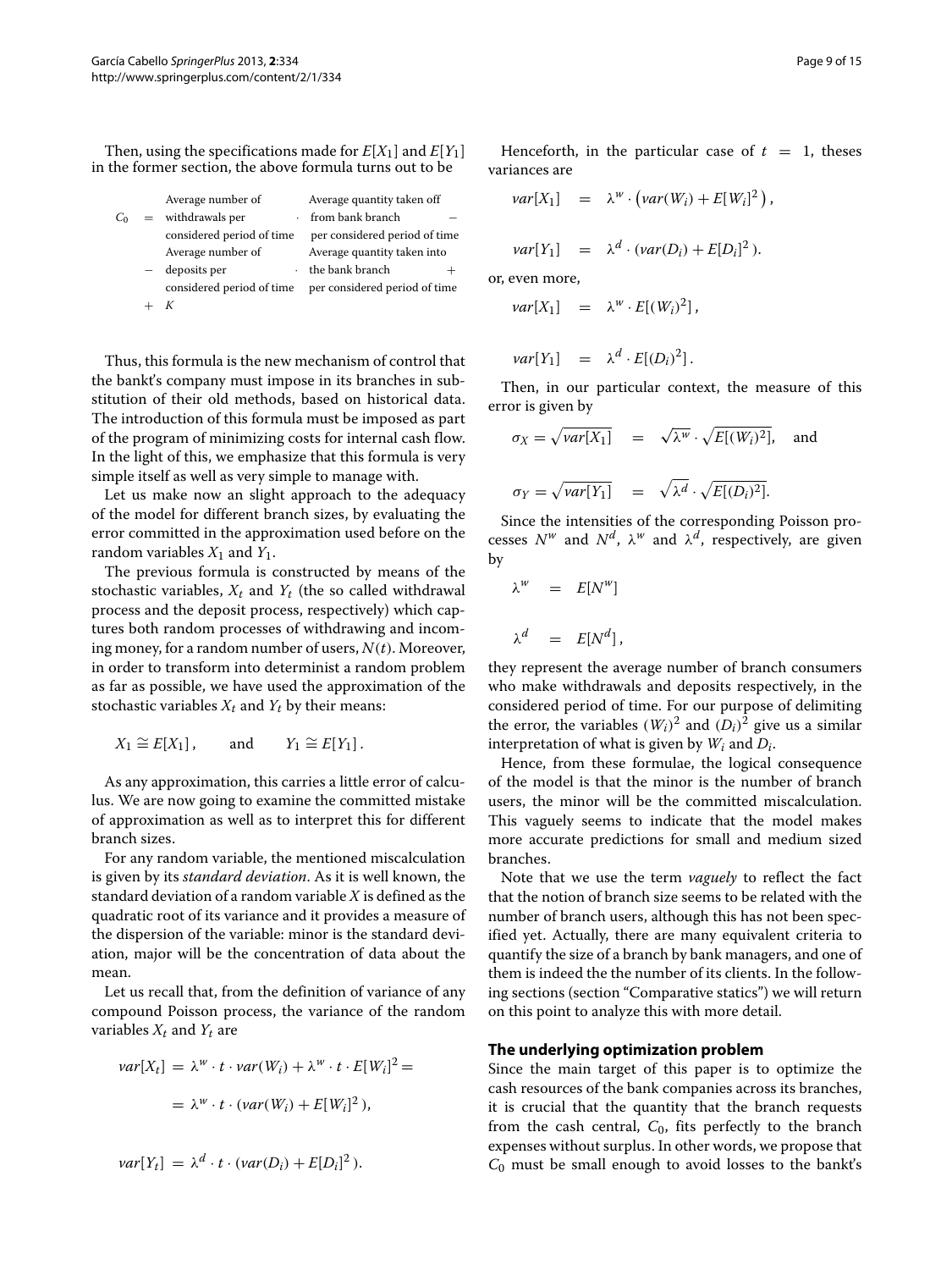company, derived from the fact of holding too much cash in the branch, while the surplus of  $C_0$  should be generating money if it should be deposited in other bank products.

Recall at this point that the remarks made before on *Cz* can be now applied to  $C_0$ : we refer to the fact that we may calculate  $C_0$  either to perfectly fit to the branch expenses without surplus or, at the contrary, we may determine it to exceed these expenses in a "bit more" in order to fulfill the clients demand up to a certain confidence level, even more taking into account that to resolve one problem or the other one has a minuscule difference from the mathematical point of view (equality or inequality constrained minimization).

However, we choose to calculate  $C_0$  for perfectly covering all the branch expenses in order to avoid opportunity costs. And, once we have determined the optimal amount  $C_0$  to minimize costs under the condition of perfectly cover the branch needs, we let to the bank institution the decision of increasing more o less such quantity  $C_0$ , depending on their internal rules of functioning.

Taking again the above idea of optimizing the banks objective function with the constrain that  $C_0$  must cover all branch expenses, we arrive in a natural way to the following optimizing problem with constrains:

Minimize : banks objective function

s.a. *C*<sup>0</sup> must cover the whole branch expenses

Let us start with the banks objective function. Remember from section ["The mathematical model"](#page-2-1) that the banks objective function is

$$
\varepsilon(C_0, C_z) = \underbrace{\gamma \frac{A}{(C_0 - C_z)C_z}}_{\text{stop costs}} + \underbrace{\nu \frac{C_0 + C_z}{3}}_{\text{opportunity costs}} + \underbrace{BC_z}_{\text{insurance costs}}.
$$

As for the constrain of the optimization problem, i.e., *C*<sup>0</sup> must cover the whole branch expenses, this can be written in mathematical terms as

$$
C_0 = E[X_1] - E[Y_1] + K
$$

where *K* includes both expected expenditures and deposits. Note that both terms  $E[X_1]$  and  $E[Y_1]$  are known by very simple formulae, as they were deeply analyzed in the former section.

We can not forget the fact that *Cz* is the upper bound of cash that the bankt's company allows to the branch. Hence, a natural second constrain will be

$$
C_0\leq C_z.
$$

Note that both constrains together state that

$$
C_0 = E[X_1] - E[Y_1] + K \le C_z \Leftrightarrow C_z \ge E[X_1] - E[Y_1] + K,
$$

which it is the logical rule to ensure a well functioning of the branch.

Once both the bank objective function and the constrains are specified, the optimization problem turns out to be the following:

Minimize: 
$$
\gamma \frac{A}{(C_0 - C_z)C_z} + \nu \frac{C_0 + C_z}{3} + BC_z
$$
  
s.a.  $C = F[X] - F[X] + K$ 

$$
\begin{aligned} \text{s.a.} \qquad & C_0 = E[X_1] - E[Y_1] + K \\ & C_0 \le C_z \end{aligned}
$$

To solve this problem, we effect the following change of variables:

$$
\begin{array}{l}\nx = C_0 - C_z \\
y = C_z\n\end{array}
$$

Accordingly, the optimization problem turns out to be

Minimize: 
$$
\gamma \frac{A}{xy} + \frac{v}{3}(x+2y) + By
$$

s.a. 
$$
x + y = E[X_1] - E[Y_1] + K
$$
  
 $x \le 0$ 

We resolve the optimization problem with the first constrain and, later on, we will select from the set of solutions *(* $*x*, *y*$ *) those which verify*  $*x* ≤ 0$ *. For this reason, we solve* the minimization program

Minimize: 
$$
\gamma \frac{A}{xy} + \frac{\nu}{3}(x+2y) + By
$$
  
s.a.  $x + y = E[X_1] - E[Y_1] + K$ 

by substituting  $x = E[X_1] - E[Y_1] + K - y$  into the objective function. If we do so, the solutions to the problem are the roots of the following quartic equation, where, by now, *R* is shorten for  $E[X_1] - E[Y_1] + K$ :

$$
\varepsilon'(y) = \gamma A \frac{-2y + R}{y^2 (R - y)^2} + (\frac{v}{3} + B) = 0
$$

or expanded,

$$
y^{4} - 2Ry^{3} + R^{2}y^{2} - \frac{2\gamma A}{(\frac{\nu}{3} + B)}y + \frac{\gamma AR}{(\frac{\nu}{3} + B)} = 0.
$$

This quartic can be resolved by means of algebraic equations in radicals, following the Galois Theory. This will yield to the desired solution of the optimization cash costs.

For future references, we will denote  $(C_0^*, C_z^*)$  to the *optimal policy* for total branch costs. Note that, due to the plain (linear) relationship among variables  $C_0$ ,  $C_z$  and  $x$ ,  $y$ for the previous change of variables

$$
\begin{array}{l}\nx = C_0 - C_z \\
y = C_z\n\end{array}
$$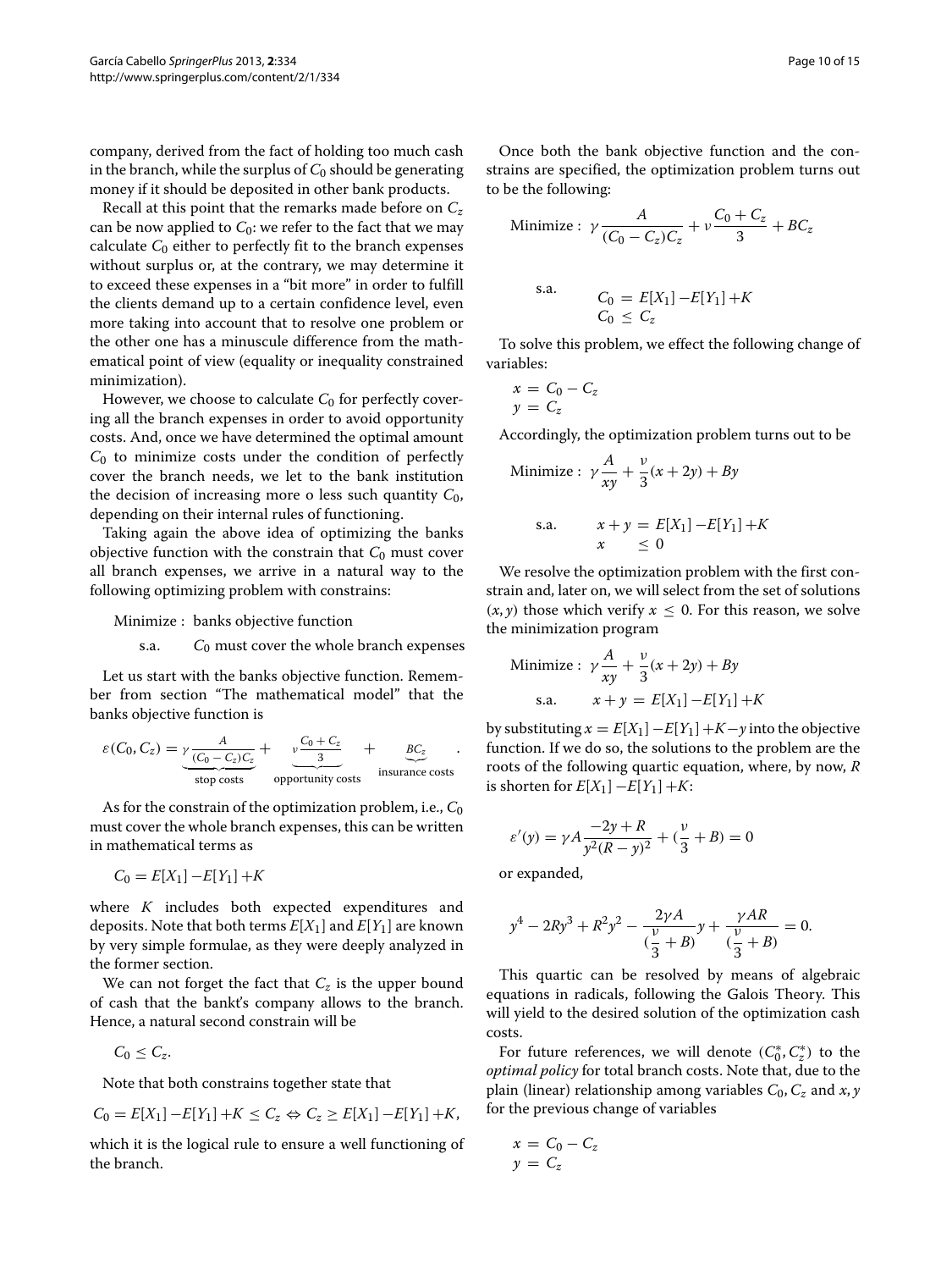the optimal return point can be expressed in terms of *x* and *y*,  $(x^*, y^*)$  or in terms of  $(C_0^*, C_z^*)$ . We may use both of them indistinctly depending on the context.

As for the optimal value, we will denote this as  $m^* =$ *ε*( $C_0^*$ ,  $C_z^*$ ), and  $m^* = \varepsilon(x^*, y^*)$ . We also use the notation of  $m(x, y)$  instead of  $\varepsilon(x, y)$  when we want to emphasize that our analysis of the objective function is specifically done for finally evaluating it at the optimal return point.

### <span id="page-10-0"></span>**Comparative statics**

<span id="page-10-1"></span>Along this paper, some slight approaches on the the accuracy of the model for different branch sizes have been made. The detailed discussion about this will be developed in this section with a comparative statics exercise on the optimal policy *m*∗ (or, alternatively, *m*∗) in terms of the primitive parameters *R* and *μ*.

#### **The branch size**

Let us start this paragraph by making some remarks about the concept of **branch size**.

Intuitively, the notion of branch size is identified with the volume of its turnover. Actually, there are many criteria to quantify the size of a branch: the volume of its credits, the number of its clients, the number of its staff or the volume of its deposits, among others. *In practice* (i.e., among bank managers), the most accepted criterion to measure the size of a branch is simply to quantify its *total needs of cash* and then, to state that branch size as an increasing function of these needs. In short, bank managers assume that the bigger branch sizes correspond to the mayor needs of cash of the branch, related to mayor moves of money (entries and exits).

Even though we used *R* before in order to shorten the notation (of the quartic equation), we do make now a formal definition: *R* is defined as

$$
R := E[X_1] - E[Y_1] + K,
$$

and it represents the *total needs of cash of the branch*. For the reasons exposed before, we will assume from now on that the parameter *R* quantifies specifically the size of the branch. As a parameter, *R* takes values on  $[0, +\infty)$ , although for simplicity, in practice *R* is considered as belonging to one of the three categories: small, medium and big size,



Then, regarded simply as the branch size, the *parameter R* will allow us to calibrate for which sizes our model is more or less accurate. Recall that *R* is the second indicator we define since actually we introduced at the end of section ["The mathematical model"](#page-2-1) the parameter  $\mu$  as an index for measuring the cash flow fluctuations of the branch.

As we mentioned before, the main objective of this section is to do some comparative static exercises on the optimal policy *m*∗ (or, alternatively, *m*∗) in terms of the primitive parameters *R* and  $\mu$ . Let us start with *R*, by finding the sign of *<sup>∂</sup><sup>m</sup> ∂R* to state in which cases *m* is increasing or decreasing on *R*.

Let us observe first that *m* is function of *y*,  $m = m(y)$ , via the objective function

$$
\gamma \frac{A}{xy} + \frac{v}{3}(x+2y) + By,
$$

with the change  $x = R - y$ , that is,

$$
m(y) = \frac{\gamma A}{(R-y)y} + \frac{\nu}{3}(R+y) + By,
$$

so we may calculate  $\frac{\partial m}{\partial y} = \frac{dm}{dy}$ . This partial derivative is always positive since this is the result of algebraic operations (sum and product) among positive quantities. Specifically,

$$
\frac{\partial m}{\partial y} = -\frac{\gamma A(R - 2y)}{(R - y)^2 y^2} + (\frac{v}{3} + B) =
$$

$$
= \underbrace{\frac{\gamma A(2y - R)}{(R - y)^2 y^2}}_{+} + \underbrace{(\frac{v}{3} + B)}_{+} > 0
$$

which is positive as all terms involved so are as we claimed. Actually, since the second addend is positive with no doubt, we focus on the first addend: while it is clear that the denominator of the first term is positive, note that also it is the numerator of the fraction since  $\gamma (= C_z) > R$  for well functioning of the branches, so

$$
y \ge R \Rightarrow y \ge R > \frac{R}{2} \Rightarrow 2y - R \ge 0.
$$

This shows that the optimal value *m*∗ is increasing on the optimal policy *y*∗.

Let us note that this fact,  $m^*$  is increasing on  $y^*$ , is not related with the parameters of the model but it is simply a logical consequence of the model: mayor will be this upper bound (maximum of cash) *C*∗ *<sup>z</sup>* , higher will be the optimal value for costs. This statement *should* be kept in mind for the bank companies when deciding (or not) to add the "bit more" over *C*∗ *<sup>z</sup>* for precautionary motives according with their internal rules of functioning, independently either of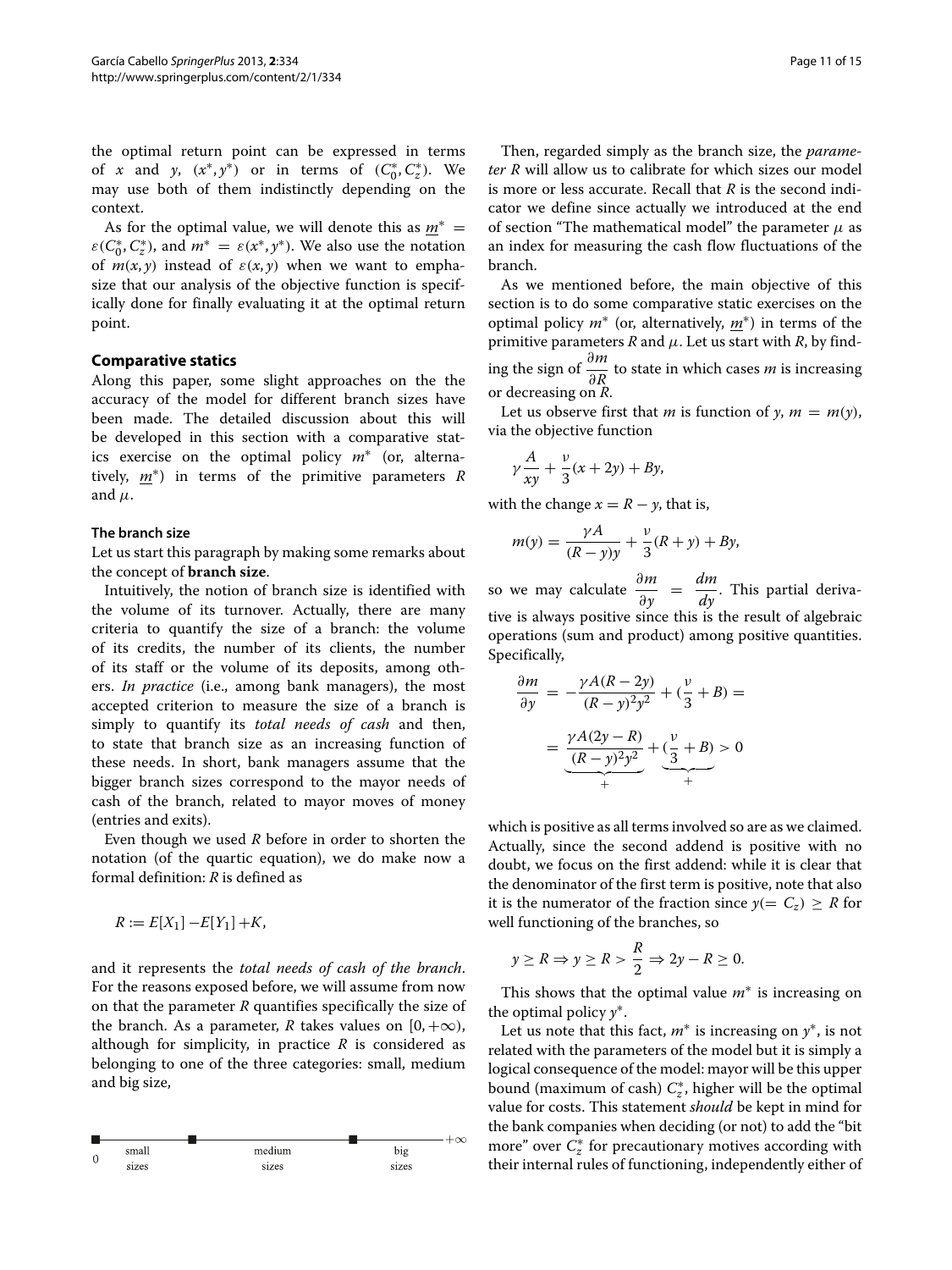the size of the branches or the fluctuations of their cash balance.

On the other hand, the function *m()* may also be regarded as a function of *R*:

$$
m(R) = \frac{\gamma A}{yR - y^2} + \frac{\nu}{3}R + (\frac{\nu}{3} + B)y.
$$
  
Henceforth we may calculate  $\frac{\partial m}{\partial R} = \frac{dm}{dR}$ :  

$$
\frac{\partial m}{\partial R} = \frac{-\gamma Ay}{(R - y)^2 y^2} + \frac{\nu}{3} =
$$

$$
= \frac{-\gamma A}{(R - y)^2 y} + \frac{\nu}{3} \ge 0 \text{ or } \le 0
$$

which could be positive or negative, depending on the values of both  $\frac{\gamma A}{x^*{}^2 y^*}$  and  $\frac{\nu}{3}$ .

We note that we have the following chain of logical implications:

when 
$$
x^{*2}y^* \to 0 \Rightarrow \frac{\gamma A}{x^{*2}y^*} \to \infty \Rightarrow \frac{\partial m}{\partial R} < 0
$$
,

since

 $\frac{\partial m}{\partial R} = \frac{v}{3} - \frac{\gamma A}{x^{*2}y^{*}} < 0,$ 

because the subtrahend  $\rightarrow \infty$ . A similar argument allows us to state that

when 
$$
x^{*2}y^* \to \infty \Rightarrow \frac{\gamma A}{x^{*2}y^*} \to 0 \Rightarrow \frac{\partial m}{\partial R} > 0.
$$

On the other hand, it is nor difficult to see that  $x^2y$  is increasing on *y* since

$$
\frac{\partial x^2 y}{\partial y} = x^2 > 0,
$$

that is, if  $y \nearrow \Rightarrow x^2y \nearrow$ . Thus, combining both results, we have that

1. when 
$$
y \to 0 \Rightarrow x^2y \to 0 \Rightarrow \frac{\partial m^*}{\partial R} < 0
$$
.  
2. When  $y \to \infty \Rightarrow x^2y \to \infty \Rightarrow \frac{\partial m^*}{\partial R} > 0$ .

In other words, since  $y = C_z$ , the above result states that

- 1. When  $C_z \rightarrow 0$ , then  $m^*$  is decreasing on R.
- 2. When  $C_z \rightarrow \infty$  then  $m^*$  is increasing on R.

Along this paper we have rejected for simplicity some features of  $C_z$  to center our attention on the main requisite on  $C_z$  of minimizing costs to the bankt's company. At this point, we return to the fact that *Cz* (maximum of cash) is fixed by the bankt's company for each branch, attending some parameters, particularly, the size of the branch.

Although other considerations (like geographic location) may influence, in the reality  $C_z$  is fixed by the bank company in a directly proportional way to the branch size: higher is the branch size, bigger will be *Cz*. That is, if

$$
R \nearrow \qquad \Rightarrow \quad C_z \nearrow.
$$

This result states that in the category of small branches (branches for which size *R* takes small values) the optimal value for branch costs *m*∗ decreases in despite of *R* increases. This may be interpreted in the sense that the bank company can expected to have the same optimal value for costs *m*∗ *for all branches of this category, even for branches with sizes in a neighborhood of small size*. That is, for small/medium branches.

However, the opposite phenomena occurs for the category of big branches: dealing with them, the bank company may expect that the optimal costs will blow up as the size of the branches increase.

Now we return to the central optimization problem of this paper, which yields us to discuss the features of the Lagrange multiplier associated to this program. This allows us to state some complementary properties of the index *R*.

While we have solved the minimization program

Minimize: 
$$
\gamma \frac{A}{xy} + \frac{v}{3}(x+2y) + By
$$
  
s.a.  $x + y = E[X_1] - E[Y_1] + K$ 

by substituting  $x = E[X_1] - E[Y_1] + K - y$  into the objective function, one also would have resolved this by applying the Lagrange method: let us see then which features the associated Lagrange multiplier exhibits and which economic implications could be derived from this.

When the objective is to minimize the cost function subject to the "output constraint", it is well known that the Lagrange multiplier turns out to be the marginal cost of "production" that is, the increase in total costs when one more unit of output is permitted. Note that the "output" in our constrain corresponds to the branch needs of cash (or alternatively, the branch size), *R*.

By incorporating *R*, the minimization problem written in terms of *x* and *y* as variables (as before) turns out to be

Minimize: 
$$
\gamma \frac{A}{xy} + \frac{v}{3}(x+2y) + By
$$
  
s.a.  $x + y = R$   
 $x \le 0$ 

As it is well known, the solution of this constrained optimization problem can be found as well by using the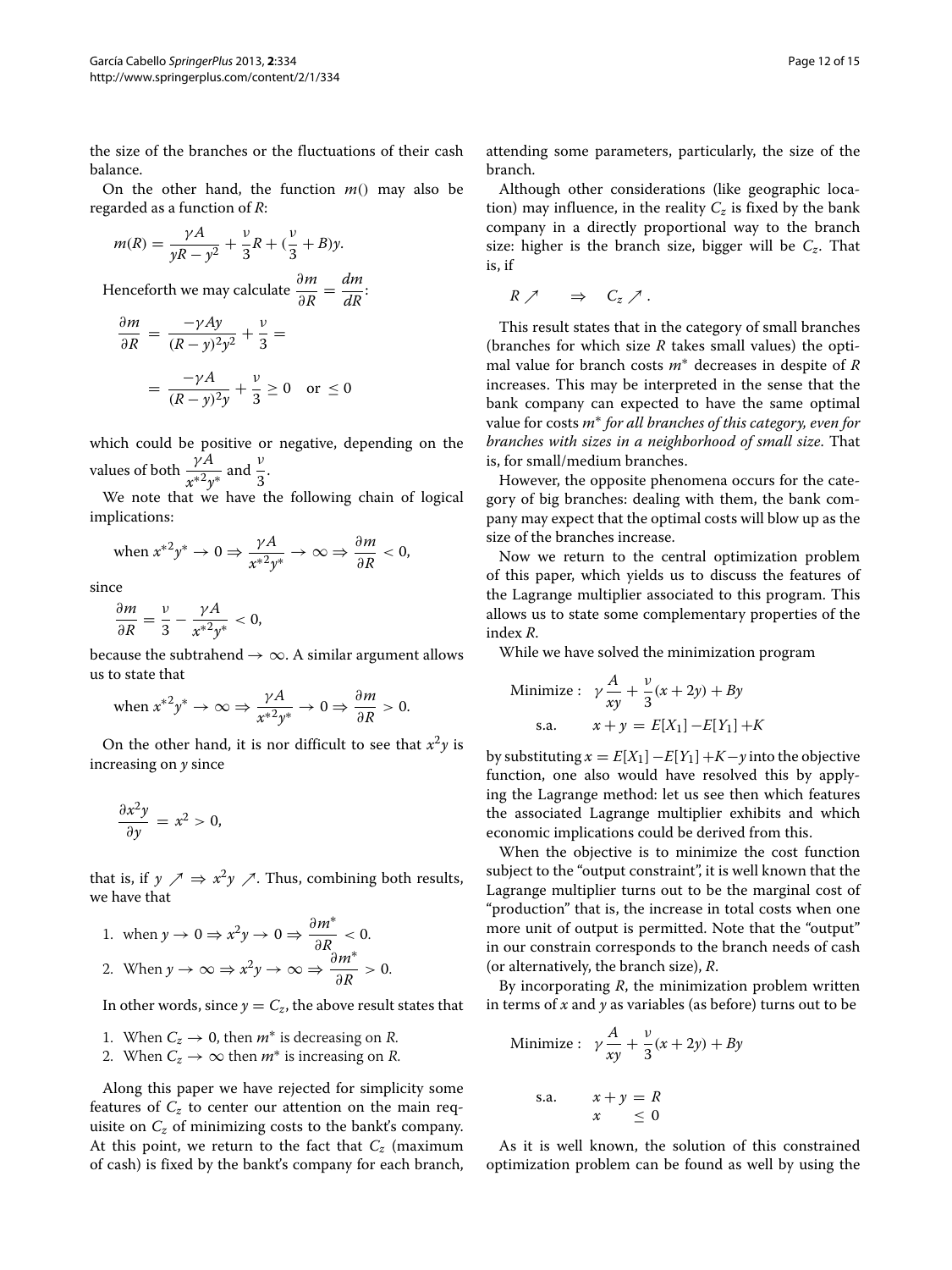so-called Lagrangian method. If we define the Lagrangian as  $L(x, y; \lambda) = \gamma \frac{A}{m}$  $\frac{A}{xy} + \frac{v}{3}(x+2y) + By - \lambda(x+y-R)$ , the equations given by this Lagrange multiplier method are

$$
\frac{\partial L}{\partial x} = \frac{\gamma A}{y} \left(\frac{-1}{x^2}\right) + \frac{\nu}{3} - \lambda = 0
$$
  
= 
$$
\frac{\partial L}{\partial y} = \frac{\gamma A}{x} \left(\frac{-1}{y^2}\right) + \frac{2\nu}{3} + B - \lambda = 0
$$
  
= 
$$
\frac{\partial L}{\partial \lambda} = x + y = R,
$$

where the multiplier *λ* has an economic interpretation. As it is well known,

$$
\lambda = \frac{\partial \underline{m}^*}{\partial R}
$$

represents the rate of change of the optimal return point  $\underline{m}^* = \varepsilon(C_0^*, C_z^*)$  when *R* increases one unit.

From the first and second equations, we have that

$$
\lambda = \frac{-\gamma A}{x^2 y} + \frac{v}{3} = \frac{-\gamma A}{x y^2} + \frac{2v}{3} + B.
$$

From algebraic computation, it is clear that *λ* is increasing function of both  $x^2y$  and  $xy^2$ : actually, if  $x^2y$  or  $xy^2$ increase, then  $\frac{1}{x^2y}$  and  $\frac{1}{xy^2}$  decrease, so  $\frac{-1}{x^2y}$  and  $\frac{-1}{xy^2}$ increase as well, even more if both are multiplied by non negative constants. Finally, to determine that both  $x^2y$  and  $xy^2$  are increasing functions of *R*, we simply use the test of first derivative: since  $x + y = R$  then

$$
x2y = f(R) = x2(R - x),
$$
  

$$
xy2 = g(R) = (R - y)y2
$$

Hence,

$$
f'(R) = x^2 > 0,
$$
  

$$
g'(R) = y^2 > 0.
$$

As a result of this, we have the following sequence of implications:

if  $R \nearrow \Rightarrow \lambda \nearrow \Rightarrow \frac{\partial m^*}{\partial R}$ *<sup>∂</sup><sup>R</sup>* <sup>⇔</sup> *∂m*∗ *<sup>∂</sup><sup>R</sup>* ,

as  $\lambda = \frac{\partial \underline{m}^*}{\partial R}$  and  $\underline{m}^*$  and  $m^*$  are linearly related. As a consequence of this,

1. 
$$
\lim_{R \to +\infty} \frac{\partial m^*}{\partial R} = +\infty
$$
, and  
\n2.  $\lim_{R \to 0} \frac{\partial m^*}{\partial R} = 0$ ,

The economical interpretation of this result is the following: this outcome states that, as the branch size increases, the rate of changes in the optimum for branch costs increases as well. This means that the situation of branch costs *deteriorates* at major speed when dealing with branches of big size. All the contrary, the situation of possible changes on optimal costs for the branch of small size diminishes (improves) for small values of *R*.

### **The fluctuations of the cash flow**

This paragraph is devoted to analyzing how the parameter  $\mu$ , defined in section ["The mathematical model"](#page-2-1), influences the behavior of the optimal return point *m*∗. Let us start then with some remarks about the meaning of the parameter *μ*.

Recall that  $\mu$  appears at the first addend of the objective function

$$
\frac{\gamma \frac{A}{(C_0 - C_z)C_z}}{\text{costs due to cash flow}},
$$

where  $A = \mu^2 t$  is the variance of daily changes in the cash balance and  $\mu$  stated for the amount of euros that the branch cash balance increases or decreases in some small fraction of a working day  $\frac{1}{t}$ . Then, as we established in section ["The mathematical model"](#page-2-1), *μ* shows the branch users behavior as it indicates how active the branch users are in form of *fluctuations* of the branch cash balance.

Recall also that, in practice,  $\mu$  is strongly directly related with the *geographic location* of the branch since the fluctuations of the cash balance -in the major part of the casesare caused by some *physical reason* (in a similar way that a physical phenomena disturbs the state of rest of any object, changing this initial *state of rest* -with a graphical representation close to a straight line- into a *motion state*represented by a periodic wave motion, bigger or smaller depending on the intensity of the disturbs).



In our particular context, this physical phenomena which disturbs the branch cash flow may be identified with the proximity to a *cash center*, in the wide sense of this expression: that is, understanding that a cash center is an industrial, financial, shopping center or whatever other physical zone where the moves of money are higher than usual.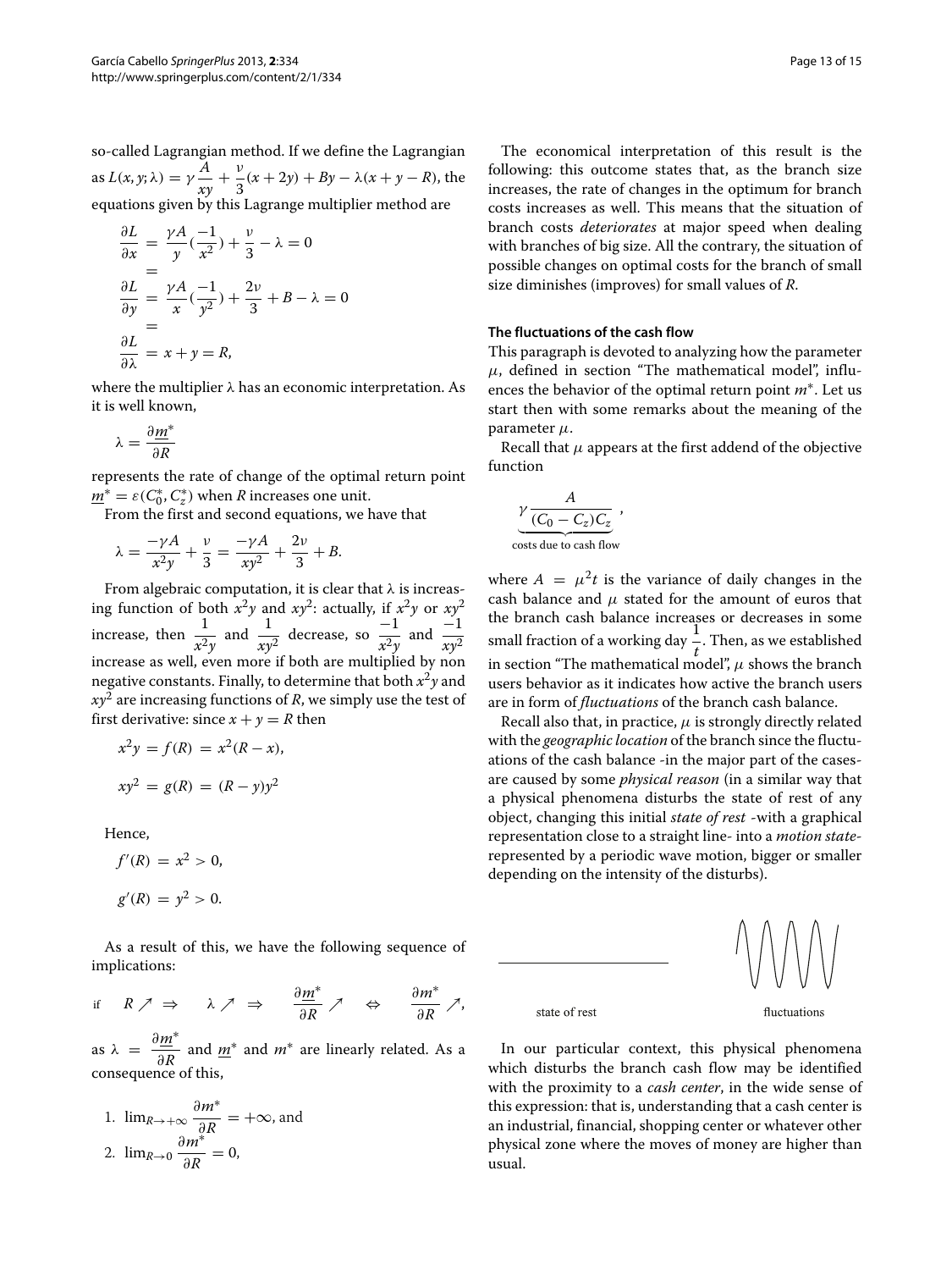Thus, for our purposes of calibrating the model, *μ* will quantify the fluctuations in the branch cash flow and  $\mu \in [0, +\infty)$ . However, due to the direct relationship exposed before between the fluctuations of the cash flow and the physical reason that causes the fluctuations (cash center), *μ* could be interpreted as geographic location of the branch -in reference to a cash center- as well.

As function of *x*∗, *y*∗, *m*∗ is

$$
m^* = m(x^*, y^*) =
$$
  
=  $\gamma \frac{A}{x^*y^*} + \gamma \frac{x^* + 2y^*}{3} + By^*$  or  

$$
m(y^*) = \gamma \frac{A}{(R - y^*)y^*} + \gamma \frac{B + y^*}{3} + By^*
$$

In a similar way,  $m^*$  may be regarded as a function of  $\mu$ :

$$
m^* = f(\mu) = \gamma \frac{t}{(R - y^*)y^*} \mu^2 + (\nu \frac{R + y^*}{3} + By^*),
$$

From this expression it can be derived that

$$
\frac{dm^*}{d\mu} = 2\gamma \frac{t}{(R - y^*)y^*} \mu =
$$

$$
= 2\gamma \frac{t}{x^*y^*} \mu
$$

$$
= 2\gamma \frac{t}{x^*y^*} \mu < 0,
$$

since the factor  $2\gamma \frac{t}{x^*y^*}$  is negative as  $x^* < 0$  while the rest of factor  $(\gamma, t, \gamma^*)$  are positive. As a consequence of this,  $m^*$  is decreasing on  $\mu$  in all cases.

In contrast with the results based on the parameter *R*, where the result clearly depends on the values of *R*, the case of the parameter  $\mu$  can be written in absolute terms: *for all the values of*  $\mu$  the optimal value for branch costs  $m^*$  is always decreasing on  $\mu$ . That may be interpreted as, if the fluctuations in the branch cash balance increases, the optimum for branch costs decreases: specifically, the situation of branch costs *improves* when dealing with branches of big fluctuations in the cash flow, that is, when dealing with branches closely located near to cash centers.

#### <span id="page-13-0"></span>**Conclusions**

This paper offers a mathematical model which reflects specific and relevant features of bank branch cash management with important implications for bank efficiency. Many banking systems are going through intense processes of consolidation which include not only mergers and acquisitions but also efficiency plans. In these plans, the number of bank branches, their size and different aspects of their management are a critical feature for determining the success of the restructuring process in terms of efficiency gains.

The model in this paper focuses on optimization of cash inventories which has been always a critical feature of financial intermediation given the maturity transformation that banks face by converting short-term liquidity to long-term funding.

Our model provides some simple but easy to implement and effective tools to improve bank branch optimization of cash inventories. It relies on a series of simplifying assumptions that, however, do not affect the practical implementation of the model.

The model and the results themselves provide contributions to the extant literature in, at least, three dimensions. First of all, the model offers a way of managing and monitoring cash optimization that reduces the average branch management costs to a significant extent. Secondly, the magnitude of the efficiency gains of applying such cash management model are mainly dependent on the size of the branch. In particular, optimizing cash inventories seems to be more feasible at relatively small or mediumsized branches. However, in the case of large branches, there seems to be little room for efficiency improvements, at least in what cash efficiency issues are concerned. Third, the model also shows that branch cash management costs can be reduced to a large extent in those branches where both the outflows and inflows of cash are particularly intense (high fluctuations in the cash balance), such as the case of branches located to particularly active urban areas or cash centers.

Our model also has implications for bank restructuring processes in what it provides a way to evaluate efficiency improvements from changing branch size (or simply closing branches) from the cash management perspective. The model as well suggests that the (significant) differences in the size of bank branches across banking sectors internationally may respond, inter alia, to different ways of dealing with branch cash management.

Finally, it is important to point out that the simplicity of the mathematical model proposed makes it particularly feasible to implement. It is also worth noting that some of the simplifying assumptions of the model (such as making the maximum of cash available equal for each branches irrespective of their location) do not affect the overall validity of the results as banks tend to apply their branch cash management methods in a very standard way for all the branches within a bank.